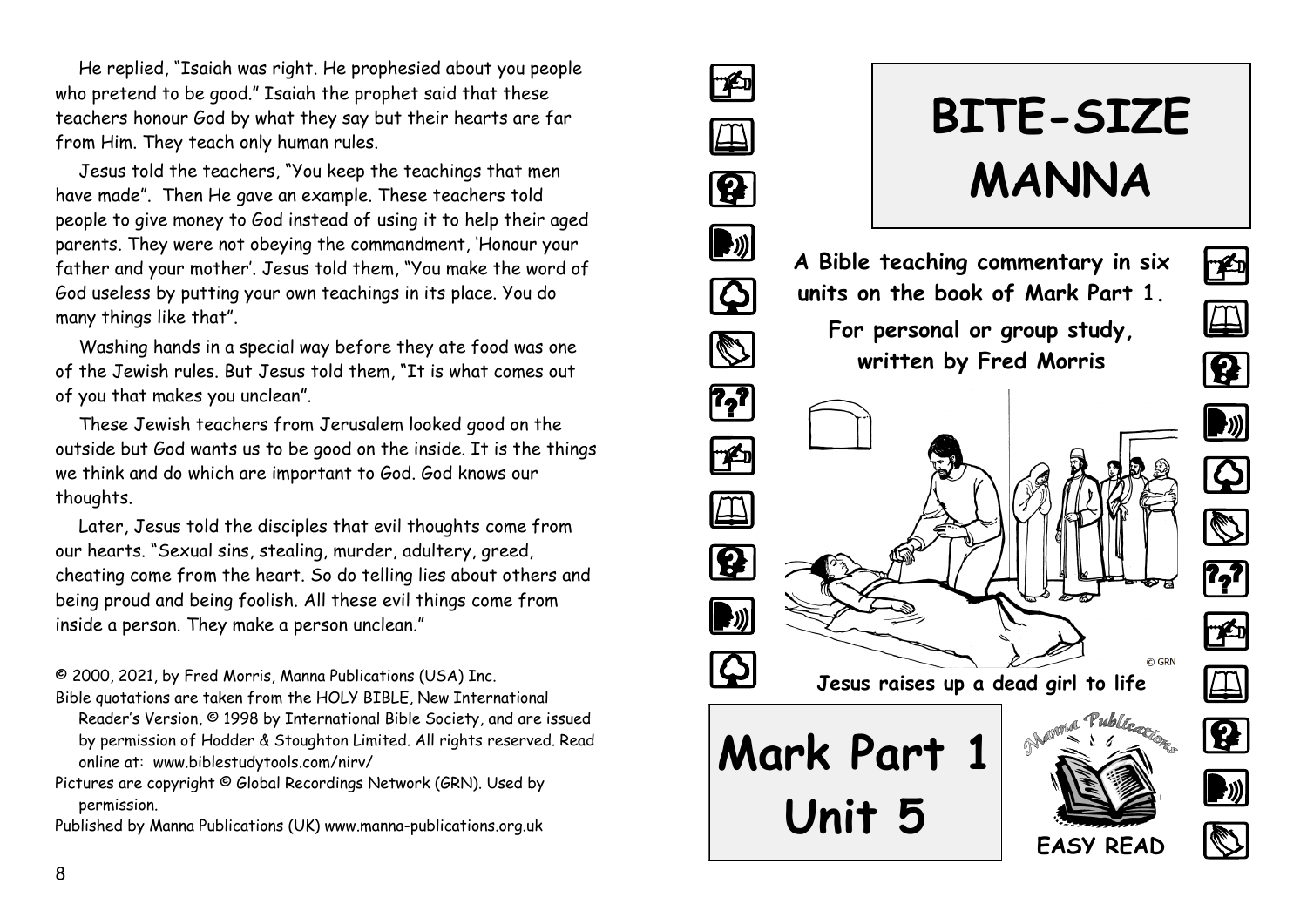# **Unit 5: Chapter 5:23 to Chapter 7:23. The Faith of a Woman and a Synagogue Leader**

One of the Jewish synagogue leaders came to Jesus and knelt at His feet. He begged Jesus, "My little daughter is dying. Please come. Place Your hands on her to heal her. Then she will live".

The crowd followed Jesus. A very sick woman followed Him. She had bled for 12 years. She spent all her money on medicines, but the bleeding got worse. In faith she reached out to Jesus and touched His clothes. Immediately, she was healed. The woman knew that she was healed inside her body.

Jesus turned round and asked, "Who touched My clothes?" He knew that power had gone out from Him. The woman knelt down at the feet of Jesus. She was shaking with fear but she told Him the truth.

Jesus said to her, "Dear woman, your faith has healed you. Go in peace. You are free from your suffering". No one had ever spoken words like these to this woman before.

Do you have a sickness? Or has someone hurt you inside? Reach out to Jesus. He is waiting for you to trust Him. Believe that He will take away your pain.

The synagogue leader was still with Jesus. Messengers arrived with bad news. "Your daughter is dead," they said. "Why bother the Teacher any more?" Jesus did not listen to them. He told the father, "Do not be afraid. Just believe".

Then Jesus asked Peter, James and John to follow him to the man's home. He often kept these three men close to Him.

given us all that we need through the power of His Spirit. God uses the little we have to work His miracles. But if we do not use what we have, we cannot see Him at work.

Jesus sent the disciples away in a boat. Then He sent the crowds away. He went up the mountain to pray.

#### **Jesus Walks on Water**

Jesus saw the disciples rowing the boat against the wind. They were in the middle of the Sea of Galilee. Early in the morning, He went to them. He walked on the lake. They saw Him and thought He was a ghost. They were afraid and shouted out.

At once Jesus said to them, "Be brave! It is Me. Do not be afraid". He got into the boat with them and the wind died down. They were completely amazed.

The disciples still did not have much faith. They followed Jesus and saw miracles. But they did not understand about the loaves and fish. They were stubborn. They were also afraid when He walked on water and calmed the wind. But with Jesus in their boat, they found peace.

As soon as Jesus and His disciples landed, the crowds ran to Him. They carried sick people on mats. Everywhere He went, all who touched Him were healed.

## **E Mark Chapter 7**

## **The Teachings of the Jewish Leaders**

The Jews always washed their hands before they ate food. Many washed them in a special way. One day, the religious leaders saw that the disciples ate food without washing their hands. So the teachers of the law questioned Jesus. "Why do they eat their food with unclean hands?".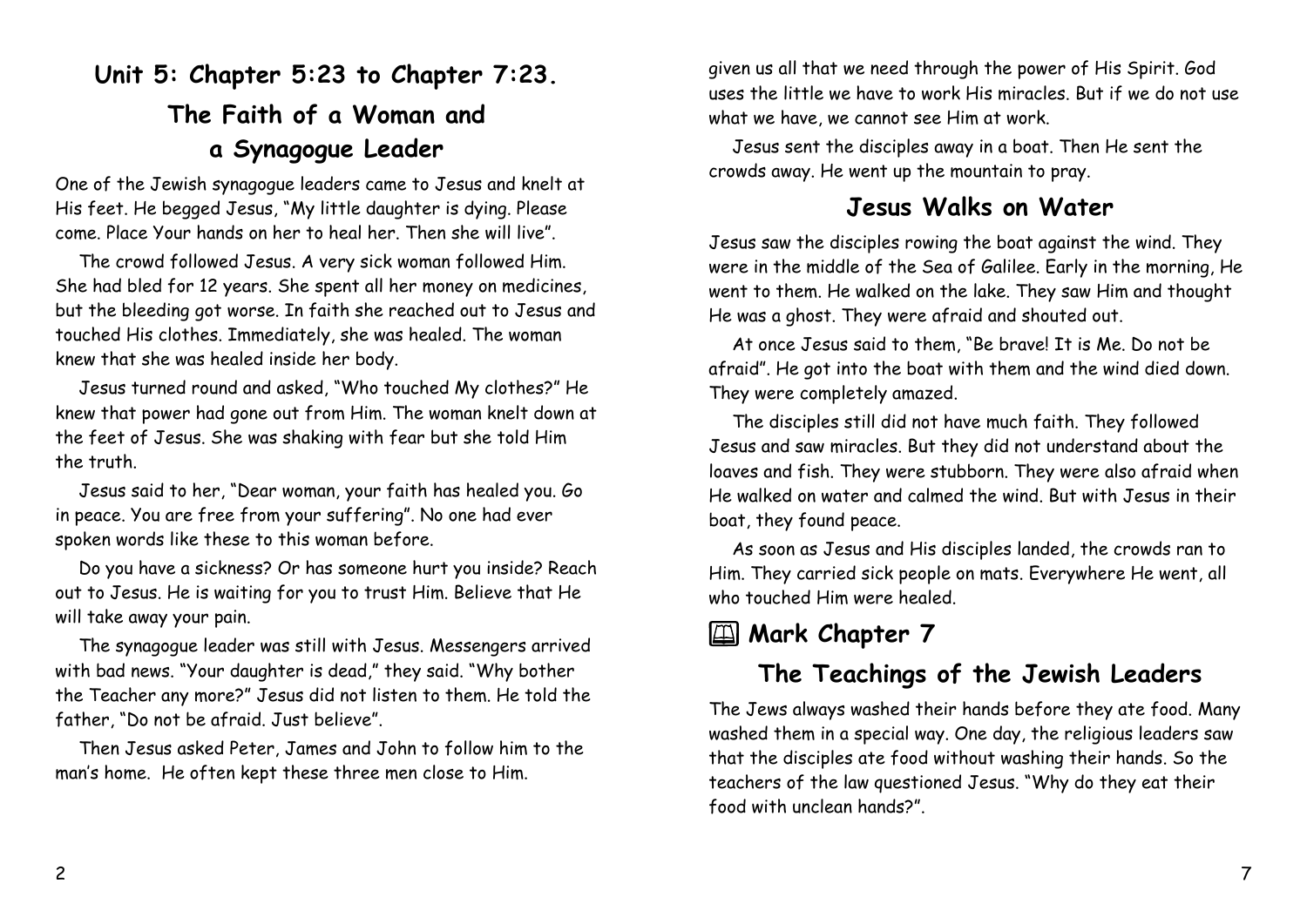Jesus told the disciples, "You give them something to eat." Philip said that they did not have enough money to buy food. Andrew said, "Here is a boy with five small barley loaves of bread. He also has two small fish. But how far will that go in such a large crowd?".

Jesus told the people to sit down. 'He took the five loaves and two fish. He looked up to heaven and gave thanks to God. He broke the bread into pieces. Then He gave them to His disciples to give to the people. He also divided the two fish among them all'.

'All of them ate and were satisfied. The disciples picked up 12 baskets of broken pieces of bread and fish. The number of men who ate was 5000', not counting some women and children. They were all amazed.

See how Jesus used the disciples to work this miracle. Christians often complain that the job is too big. But God has



They met some mourners who were crying loudly. Jesus went inside. He said to them, "Why all this confusion and crying? The child is not dead. She is only sleeping." They laughed at Him.

Jesus made them all go outside. He took the mother and father and the three disciples inside. He took the girl by the hand and said, "Little girl, I say to you, get up!" At once, she stood up and walked around. Everyone was amazed.

Jesus has power to heal people and to give back life. Reach out to Him in faith for all your needs. He has promised to answer your prayers. 'Jesus Christ is the same yesterday, today and forever'.

Jesus ordered the family not to let anyone know what really happened. Then He told them to give the girl something to eat.

Peter, James and John saw and heard what happened. Peter later wrote in one of his letters, 'Give all your worries to Him. He cares about you'. The bleeding woman had faith in Jesus for herself. The synagogue leader had faith in Jesus for his daughter. God blessed their faith and answered their prayers. God wants to bless those who have needs, who are sad and who are willing to ask Him for help.

The man with the demons, the bleeding woman and the synagogue leader, believed in Jesus in very different ways. Their faith brought fullness of health in body, mind and spirit.

## **EL Mark Chapter 6**

#### **No Faith at Nazareth**

Jesus went back to Nazareth where He grew up. He taught in the synagogue, the local Jewish meeting house. It was the Sabbath day. Many who heard Him were amazed. But they did not believe that He was the Messiah, or Christ. They knew that He was the son of a carpenter. They knew His brothers and sisters. They